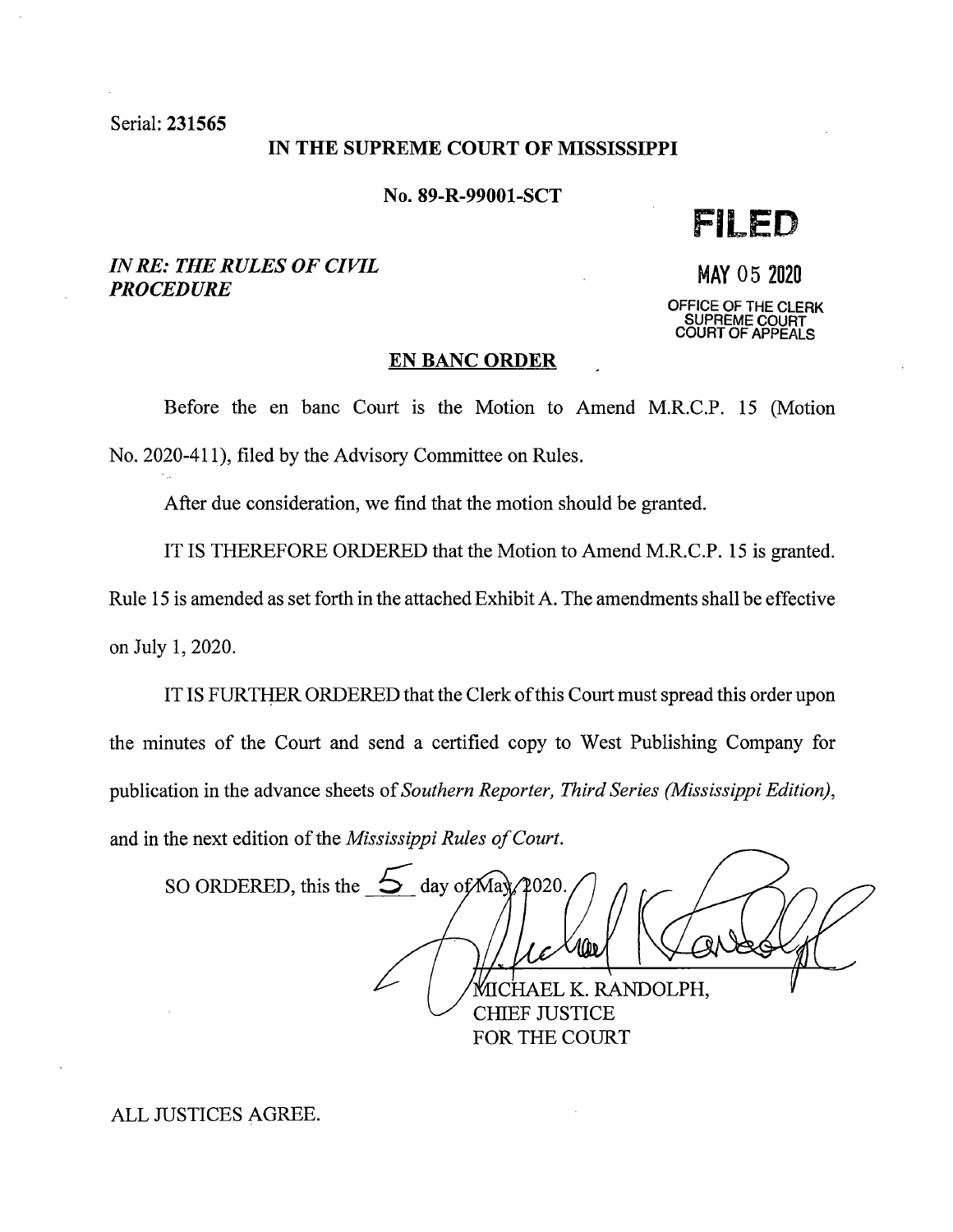#### EXHIBIT A

# **RULE 15. AMENDED AND SUPPLEMENTAL PLEADINGS**

**(a) Amendments.** A party may amend a pleading as a matter of course at any time before a responsive pleading is served, or, if a pleading is one to which no responsive pleading is permitted and the action has not been placed upon the trial calendar, the party may so amend it at any time within thirty days after it is served. On sustaining a motion to dismiss for failure to state a claim upon which relief can be granted, pursuant to Rule 12(b)(6), or for judgment on the pleadings, pursuant to Rule 12(c), leave to amend shall be granted when justice so requires upon conditions and within time as determined by the court, provided matters outside the pleadings are not presented at the hearing on the motion. Otherwise a party may amend a pleading only by leave of court or upon written consent of the adverse party; leave shall be freely given when justice so requires. A party shall plead in response to an amended pleading within the time remaining for response to the original pleading or within ten days after service of the amended pleading, whichever period may be longer, unless the court otherwise orders.

**(b) Amendment to Conform to the Evidence.** When issues not raised by the pleadings are tried by expressed or implied consent of the parties, they shall be treated in all respects as if they had been raised in the pleadings. Such amendment of the pleadings as may be necessary to cause them to conform to the evidence and to raise these issues may be made upon motion of any party at any time, even after judgment; but failure so to amend does not affect the result of the trial of these issues. If evidence is objected to at the trial on the ground that it is not within the issues made by the pleadings, the court may allow the pleadings to be amended and shall do so freely when the presentation of the merits of the action will be subserved thereby and the objecting party fails to satisfy the court that the admission of such evidence would prejudice the maintaining of the action or defense upon the merits. The court may grant a continuance to enable the objecting party to meet such evidence. The court is to be liberal in granting permission to amend when justice so requires.

### ( **c) Relation Back of Amendments.**

 $(1)$  Whenever the claim or defense asserted in the amended pleading arose out of the conduct, transaction, or occurrence set forth or attempted to be set forth in the original pleading, the amendment relates back to the date of the original pleading.

 $(2)$  An amendment changing the party against whom a claim is asserted relates back if the foregoing provision is satisfied and, within the period provided by Rule 4(h) for service of the summons and complaint, the party to be brought in by amendment:

2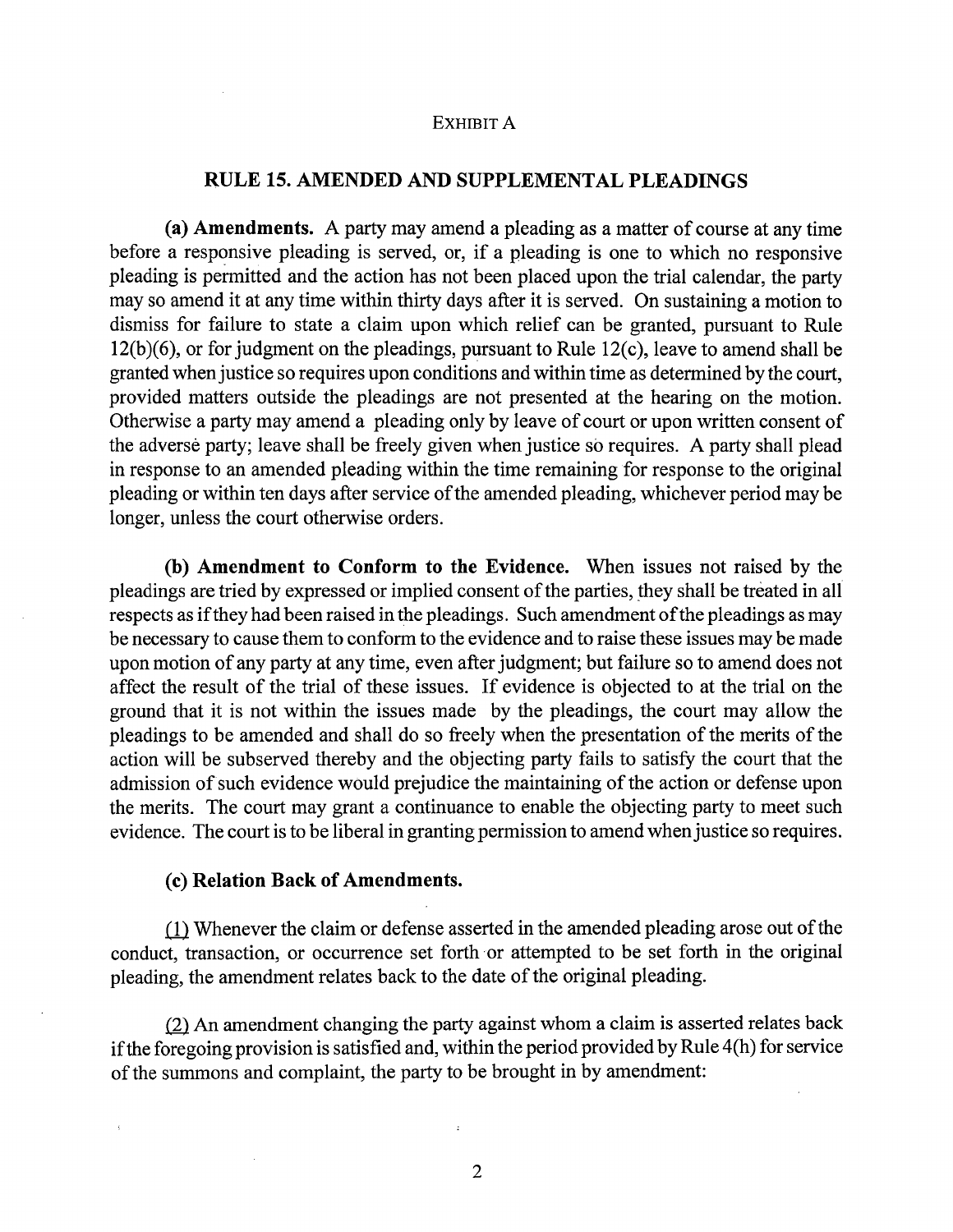$(f)$  (a) has received such notice of the institution of the action that the party will not be prejudiced in maintaining the party's defense on the merits, and

 $f(z)$  (b) knew or should have known that, but for a mistake concerning the identity of the proper party, the action would have been brought against the party.

 $\lambda$ ll An amendment pursuant to Rule 9(h) is not an amendment changing the party against whom a claim is asserted and such amendment relates back to the date of the original pleading.

( **d) Supplemental Pleadings.** Upon motion of a party the court may, upon reasonable notice and upon such terms as are just, permit the party to serve a supplemental pleading setting forth transactions, occurrences, or events which have happened since the date of the pleading sought to be supplemented. Permission may be granted even though the original pleading is defective in its statement of a claim for relief or defense. If the court deems it advisable that the adverse party plead to the supplemental pleading, it shall so order, specifying the time therefor.

[Amended effective July 1, 1998; amended effective April 17, 2003 to allow amendments on dismissal under Rule 12(b)(6) or judgment on the pleadings under Rule 12(c) where the court determines that justice so requires: amended effective July 1, 2020.]

# **Advisory Committee Historical Note**

Effective July 1, 1998, Rule 15(c) was amended to state that the relation back period includes the time permitted for service of process under Rule 4(h).

Effective July 1, 2020, the subsections within Rule 15 (c) were reorganized and renumbered.

## **Advisory Committee Notes**

Mississippi Rule 15(a) varies from Federal Rule 15(a) in that the federal rule permits a party to amend the pleading only once as a matter of course. The Mississippi rule places no limit on the number of such amendments.

If a party files an amended pleading without leave of court when leave of court was required by M.R.C.P. 15(a), such amendment is improper and the amended pleading will be struck. *See D.P. Holmes Trucking, LLC v. Butler*, 94 So. 3d 248, 255 (Miss. 2012).